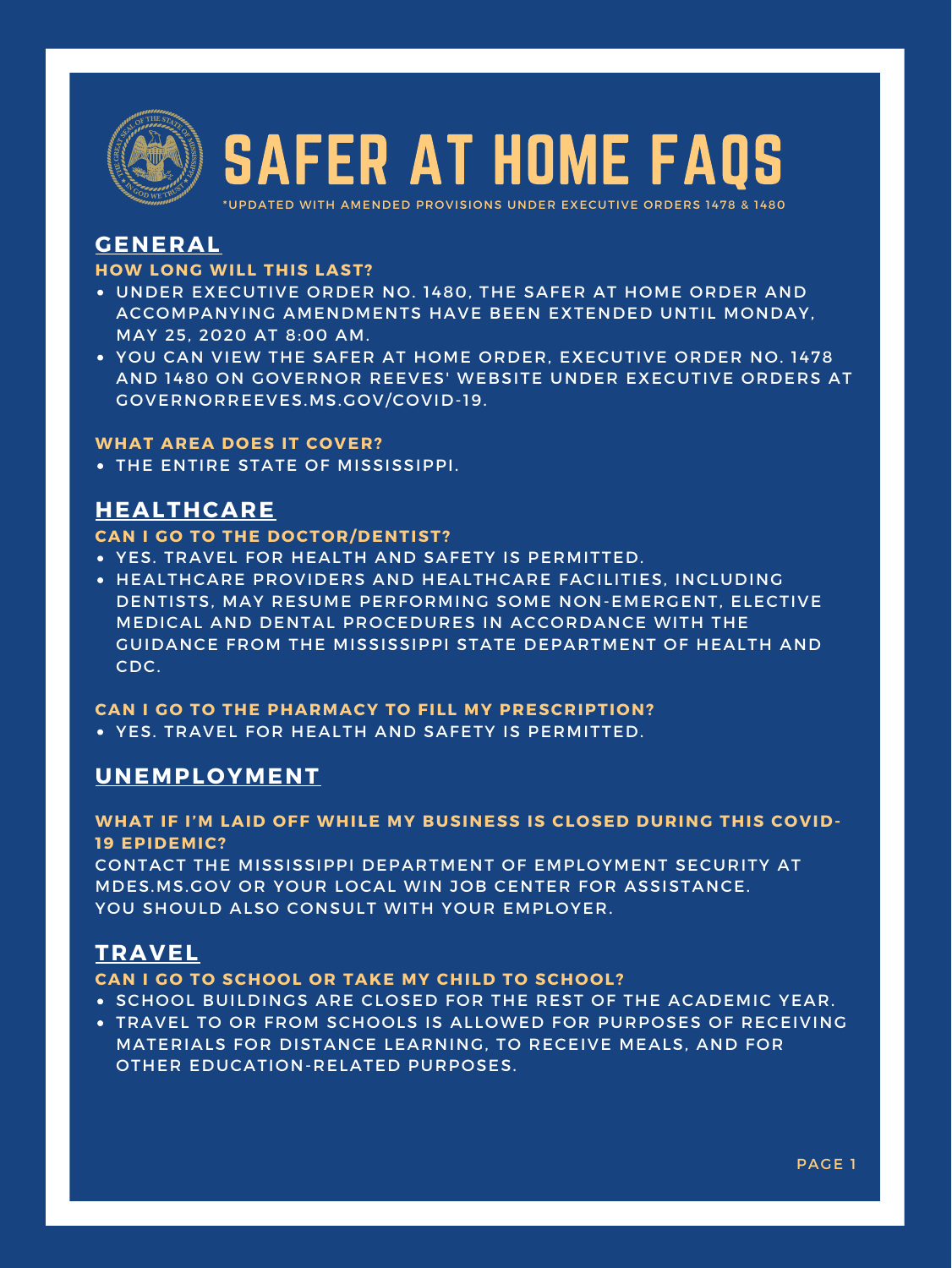

- YES, YOU MAY LEAVE YOUR HOME TO TRAVEL TO AND FROM YOUR PLACE OF EMPLOYMENT OR BUSINESS IF THE BUSINESS IS PERMITTED TO BE OPEN OR RE-OPEN UNDER THE SAFER AT HOME ORDER.
- ALL BUSINESSES AND NONPROFITS ARE ENCOURAGED TO CONTINUE ALLOWING THEIR EMPLOYEES TO WORK FROM HOME OR TELEWORK TO ALL EXTENT POSSIBLE.

. NO. MOST VISITS ARE NOT ALLOWED. FOR THE SAFETY OF RESIDENTS, PATIENTS, AND STAFF, VISITS TO HOSPITALS AND NURSING HOMES ARE PROHIBITED EXCEPT TO VISIT THOSE INDIVIDUALS RECEIVING IMMINENT END-OF-LIFE CARE, OR AS OTHERWISE ALLOWED BY THAT HEALTHCARE FACILITY.

- OF COURSE. WE ASK THAT YOU MAKE A LIST AND BUY YOUR GROCERIES AND SUPPLIES IN AS FEW TRIPS AS POSSIBLE—ONCE A WEEK, NOT ONCE A DAY.
- WHILE AT THE GROCERY STORE, YOU SHOULD PRACTICE SOCIAL DISTANCING, INCLUDING MAINTAIN A MINIMUM DISTANCE OF SIX FEET BETWEEN INDIVIDUALS AND AVOID CONGREGATING IN COMMON AREAS.

YES, TRAVEL CONTINUES TO BE PERMITTED TO CARE FOR THE ELDERLY, MINORS, DEPENDENTS, AND VULNERABLE PERSONS.

NO. PLEASE CONSULT WITH THE APPROPRIATE MEDICAL AND HEALTH OFFICIALS ON SPECIFIC INSTRUCTIONS.

- YES, YOU MAY TRAVEL TO ATTEND PARKING LOT CHURCH SERVICES WITH EVERYONE STAYING IN THEIR CARS.
- HOWEVER, WE CONTINUE TO ASK THAT CHURCH SERVICES BE HELD ONLINE AND REMOTELY TO HELP SLOW THE SPREAD OF COVID-19.

# **TRAVEL (CONT.)**

## **CAN I GO TO WORK?**

## **CAN I GO TO THE GROCERY STORE?**

#### **CAN I VISIT A FAMILY MEMBER IN THE HOSPITAL OR NURSING HOME?**

## **CAN I TRAVEL TO ASSIST ELDERLY FAMILY MEMBERS WITH GROCERIES, MEDICINES, AND MEDICAL APPOINTMENTS?**

## **IF A FAMILY MEMBER HAS BEEN QUARANTINED BECAUSE OF A KNOWN CONTACT WITH AN ACTIVE DIAGNOSED CASE OF COVID- 19, MAY I STILL VISIT HIM/HER?**

### **CAN I ATTEND MY CHURCH'S PARKING LOT SERVICES DURING THE SAFER AT HOME ORDER?**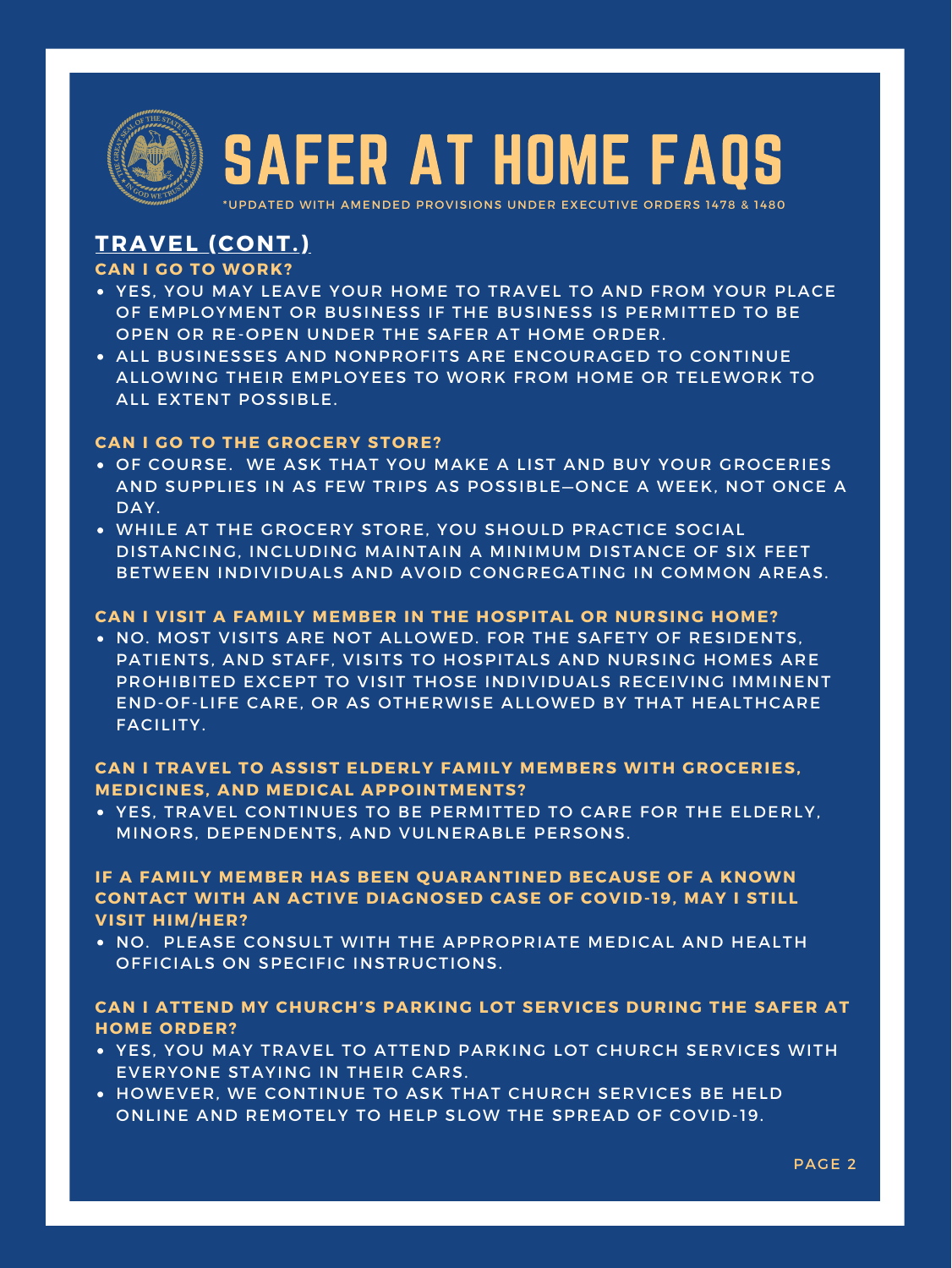

- YES. SALONS AND BARBERSHOPS ARE ALLOWED TO REOPEN UNDER EXECUTIVE ORDER NO. 1480 WITH STRICT SOCIAL DISTANCING GUIDELINES. SALONS INCLUDE HAIR SALONS, NAIL SALONS, SPAS, AND MASSAGE THERAPY.
- YOU CAN VIEW THE FULL LIST OF REQUIREMENTS IN THE EXECUTIVE ORDER AT GOVERNORREEVES.MS.GOV/COVID-19.
- OTHER FACILITIES SUCH AS TATTOO PARLORS REMAIN CLOSED AT THIS TIME UNDER THE SAFER AT HOME ORDER, EXCEPT FOR THE LIMITED PURPOSE OF RETAIL SALES BY DRIVE-THRU, CURBSIDE PICK-UP, AND/OR DELIVERY SERVICES.

- YES. FITNESS AND EXERCISE GYMS ARE ALLOWED TO REOPEN UNDER EXECUTIVE ORDER NO. 1480 WITH STRICT SOCIAL DISTANCING ANS CAPACITY GUIDELINES.
- YOU CAN VIEW THE FULL LIST OF REQUIREMENTS IN THE EXECUTIVE ORDER AT GOVERNORREEVES.MS.GOV/COVID-19.

YES. FISHING FROM YOUR BOAT OR FROM THE BANKS OF STATE PARK LAKES, STATE LAKES, AND RESERVOIRS IS PERMITTED WITH APPROPRIATE SOCIAL DISTANCING SUCH AS MAINTAINING A MINIMUM OF SIX FEET DISTANCE BETWEEN INDIVIDUALS.

- YES. RECREATIONAL BOATING WITH APPROPRIATE SOCIAL DISTANCING TO THE EXTENT POSSIBLE INSIDE THE BOAT IS PERMITTED.
- THE NUMBER OF PERSONS IN THE BOAT ARE LIMITED TO THE GREATER OF TWO OCCUPANTS OR 50% OF THE OCCUPANCY LIMIT OF ALL MULTI-PERSON BOATS.

- NO. OUTDOOR GROUP RECREATION OR ACTIVITIES ARE ALLOWED FOR GROUPS OF 20 OR LESS, INCLUDING PRACTICE (BUT NOT GAMES OR TOURNAMENTS) FOR SPORTS LIKE BASEBALL, SOFTBALL, SOCCER, AND OTHER ACTIVITIES THAT CAN MAINTAIN SOCIAL DISTANCING.
- INDIVIDUAL RECREATION IS ALSO ENCOURAGED. THIS WOULD INCLUDE RUNNING, BIKING, OR WALKING BY YOURSELF OR WITH THOSE YOU LIVE WITH.

PAGE 3

# **PERSONAL CARE**

## **CAN I GET MY HAIR AND NAILS DONE?**

### **CAN I EXERCISE OR WORK OUT?**

# **OUTDOOR RECREATION**

#### **CAN I GO FISHING?**

#### **CAN I GO FOR A BOAT RIDE?**

#### **CAN MY SOCCER TEAM COMPETE IN AN UPCOMING TOURNAMENT?**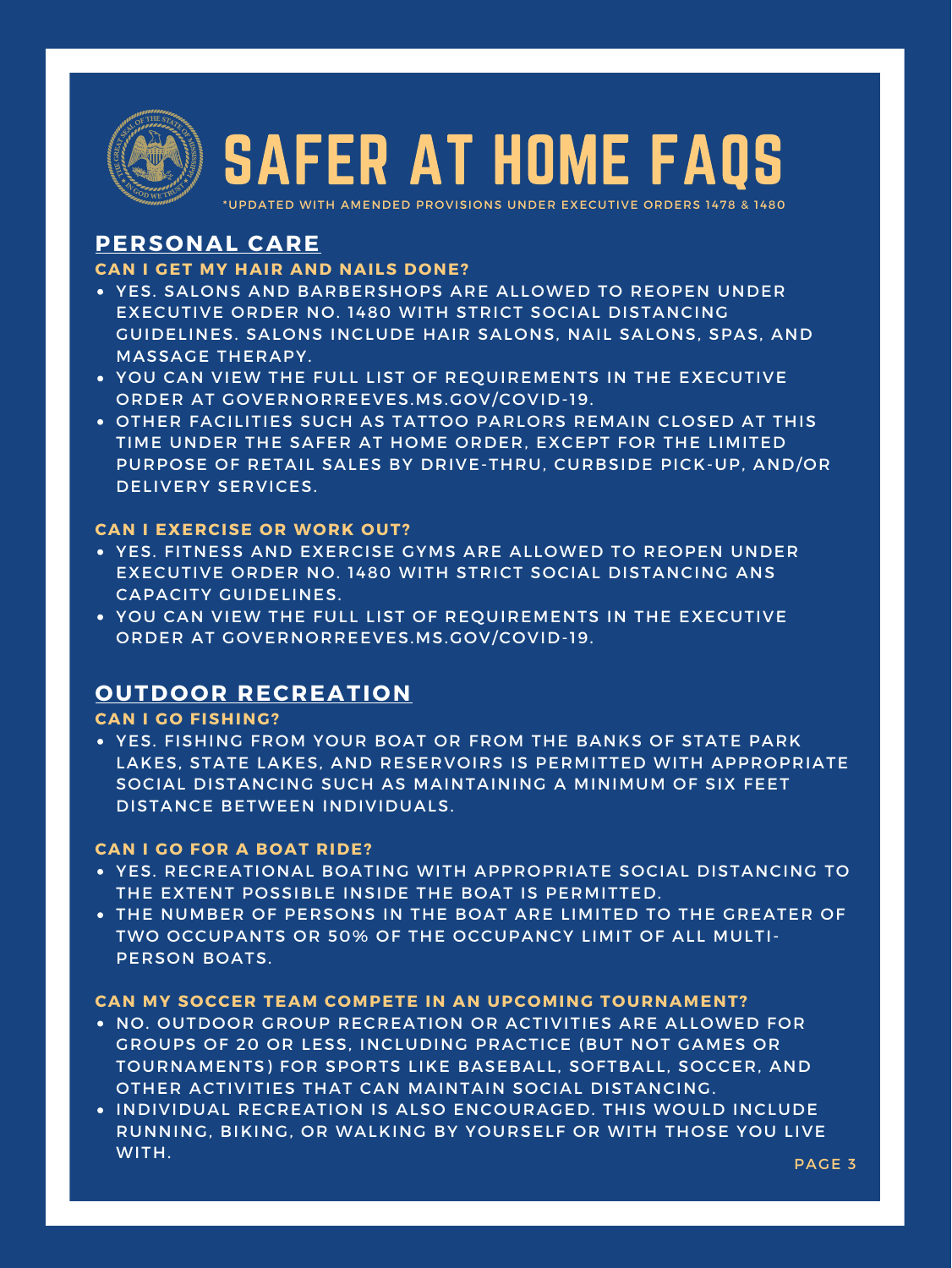

- NO. AFTER THE GOVERNOR DECLARED A STATE OF EMERGENCY, THE PUBLIC SERVICE COMMISSION (PSC) ISSUED AN EMERGENCY ORDER PROHIBITING UTILITY SHUTOFFS.
- WHILE UTILITIES MAY NOT BE SHUTOFF DURING THE STATE OF EMERGENCY, YOU ARE STILL REQUIRED TO PAY YOUR UTILITY BILLS.
- YOU CAN VIEW THE EMERGENCY ORDER AT WWW.MSEMA.ORG/NEWS/PUBLIC-SERVICE-COMMISSION-TO-PROHIBITING-UTILITY-SHUTOFFS/.

- . NO. ALL EVICTIONS CONTINUE TO BE TEMPORARILY SUSPENDED UNDER THE SAFER AT HOME ORDER.
- . HOWEVER, YOU MUST STILL MAKE ANY RENTAL OR MORTGAGE PAYMENTS. YOU ARE REQUIRED TO COMPLY WITH THE LAW, INCLUDING THE DUTY TO AVOID DESTRUCTION TO PROPERTY, AND ALL PROVISIONS AND CONTRACTUAL OBLIGATIONS UNDER THE RENTAL AGREEMENT OR MORTGAGE DOCUMENTS.

. NO. ALL NON-ESSENTIAL, SOCIAL GATHERINGS OF 10 OR MORE INDOORS AND 20 OR MORE OUTDOORS WHERE INDIVIDUALS ARE IN CLOSE PROXIMITY MUST BE CANCELLED OR RESCHEDULED.

- . NO. WE STRONGLY ENCOURAGE THAT RESTAURANT OWNERS ASK CUSTOMERS THE SAME 5 SCREENING QUESTIONS THAT THEY ARE REQUIRED TO ASK THEIR EMPLOYEES BEFORE EACH SHIFT.
- PAGE 4 YOU CAN VIEW THE LIST OF QUESTIONS IN EXECUTIVE ORDER 1478, WHICH IS AVAILABLE ON GOVERNOR REEVES' WEBSITE AT GOVERNORREEVES.MS.GOV/COVID-19.

OUTSIDE GATHERINGS OF 20 PEOPLE OR LESS WITH SOCIAL DISTANCING ARE ALLOWED UNDER THE SAFER AT HOME ORDER, WHICH WAS AMENDED BY EXECUTIVE ORDER 1478. YOU CAN VIEW THE EXECUTIVE ORDER ON GOVERNOR REEVES' WEBSITE AT GOVERNORREEVES.MS.GOV/COVID-19.

# **FOR YOUR HOME**

## **CAN MY UTILITIES BE SHUT OFF DURING THE SAFER AT HOME ORDER?**

### **CAN I BE EVICTED DURING THE SAFER AT HOME ORDER?**

# **LARGE GATHERINGS**

#### **CAN I ATTEND MY FAMILY'S ANNUAL PICNIC IF WE HOLD IT OUTSIDE?**

### **ARE FAMILY REUNIONS, WEDDINGS, OR FUNERALS PERMITTED UNDER THE SAFER AT HOME ORDER?**

# **RESTAURANTS & RETAIL BUSINESSES**

### **DO I NEED TO TAKE TEMPERATURES FOR EACH CUSTOMER WHO COMES TO MY RESTAURANT?**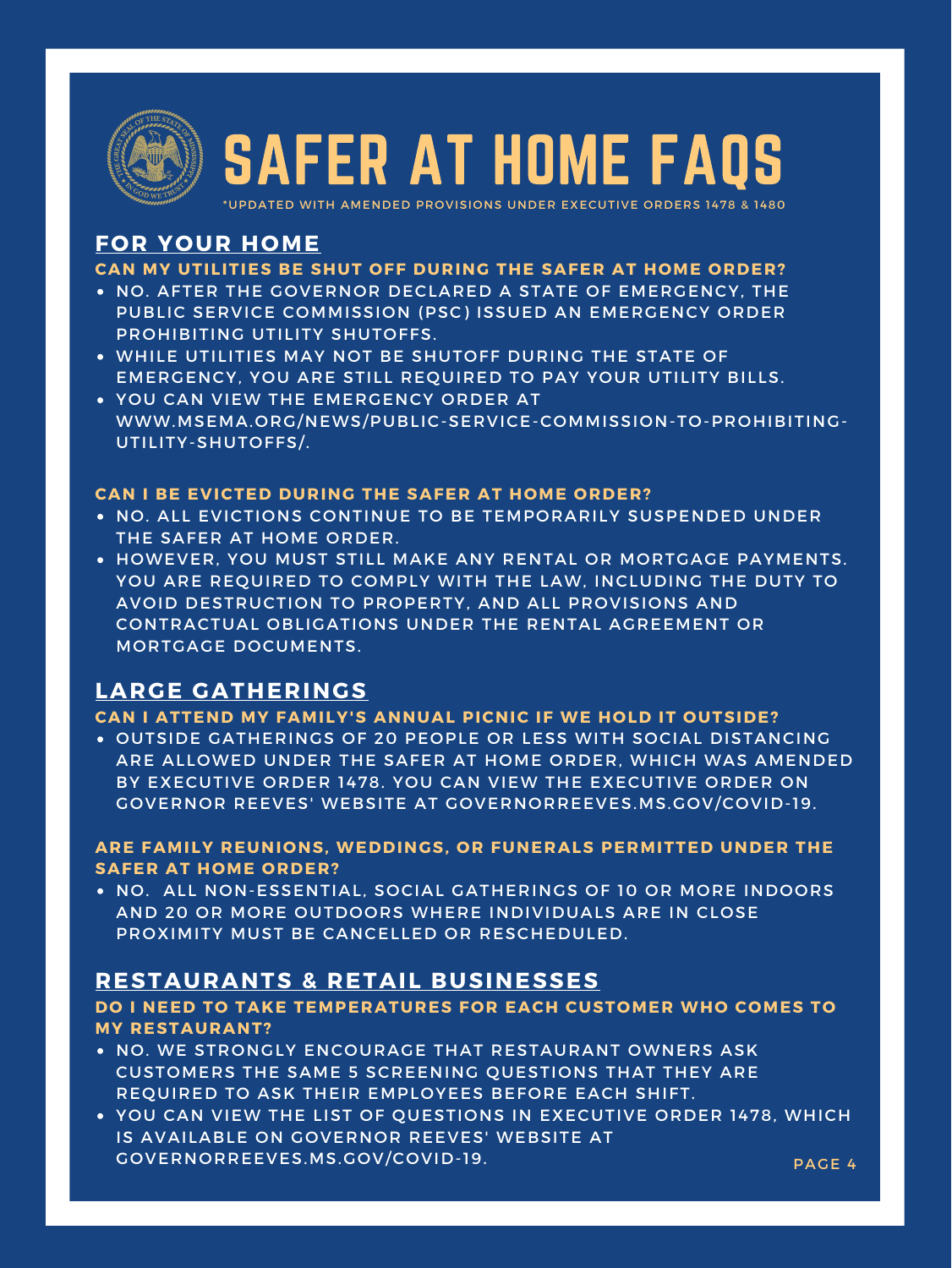

- UNDER EXECUTIVE ORDER 1478, THE ENTIRE RESTAURANT AND BAR MUST BE DEEP-CLEANED, DISINFECTED, AND SANITIZED BEFORE YOU CAN RESUME IN-DINE SERVICES.
- RESTAURANTS MUST ALSO TAKE ALL NECESSARY STEPS TO IMPLEMENT THE REGULATIONS, ORDERS, AND GUIDELINES FROM THE MISSISSIPPI STATE DEPARTMENT OF HEALTH AND CDC.
- ONCE OPEN, ONLY 50% CAPACITY WILL BE ALLOWED.
- YOU CAN VIEW THE FULL REQUIREMENTS UNDER EXECUTIVE ORDER 1478 ON GOVERNOR REEVES' WEBSITE AT GOVERNORREEVES.MS.GOV/COVID-19.

- UNDER EXECUTIVE ORDER 1478, RESTAURANTS MUST PROVIDE A CLOTH MASK TO EVERY EMPLOYEE WHO COMES IN DIRECT CONTACT WITH CUSTOMERS. EMPLOYEES ARE REQUIRED TO WEAR THAT MASK WHILE ON DUTY.
- CLOTH MASKS FOR RESTAURANT EMPLOYEES MEANS FACE COVERINGS
- THAT COVER YOUR NOSE AND MOUTH. THESE FACE COVERINGS MUST BE CLEANED OR REPLACED DAILY.
- IN EXECUTIVE ORDER 1478, "HAND SANITIZER" MEANS ANY HAND ANTISEPTIC, HAND RUB, SOAP, OR AGENT APPLIED TO YOUR HANDS TO REMOVE COMMON PATHOGENS.
- FOR ADDITIONAL EMPLOYEE PROTECTIONS FROM COVID-19, YOU CAN VIEW THE FULL LIST OF REQUIREMENTS IN EXECUTIVE ORDER 1478 AT GOVERNOR REEVES' WEBSITE UNDER EXECUTIVE ORDERS AT GOVERNORREEVES.MS.GOV/COVID-19.

- UNDER EXECUTIVE ORDER 1478, PARTY SIZES AT RESTAURANTS ARE LIMITED TO A MAXIMUM OF 6 CUSTOMERS PER TABLE.
- WE STRONGLY ENCOURAGE CUSTOMERS TO TAKE ADVANTAGE OF ANY TECHNOLOGY IMPLEMENTED BY RESTAURANTS TO LIMIT PERSON-TO-PERSON CONTACT, SUCH AS MOBILE/ONLINE RESERVATIONS AND TEXT UPON ARRIVAL.

BARS OR BAR AREAS THAT DO NOT OFFER FOOD SERVICES ARE TO REMAIN CLOSED.

PAGE 5

# **RESTAURANTS & RETAIL BUSINESSES (CONT.)**

**WHEN CAN I REOPEN MY RESTAURANT FOR IN-HOUSE DINING SERVICES?**

## **I'M CONCERNED ABOUT GOING BACK TO WORK FOR A RESTAURANT SINCE I'LL BE IN CLOSE CONTACT WITH CUSTOMERS. IS MY EMPLOYER GOING TO PROVIDE ANY PROTECTIONS FOR EMPLOYEES?**

### **IT'S MY GRANDMOTHER'S BIRTHDAY. CAN MY WHOLE FAMILY GO OUT TO DINNER TO CELEBRATE?**

#### **CAN I OPEN MY BAR UNDER THE NEW EXECUTIVE ORDER?**